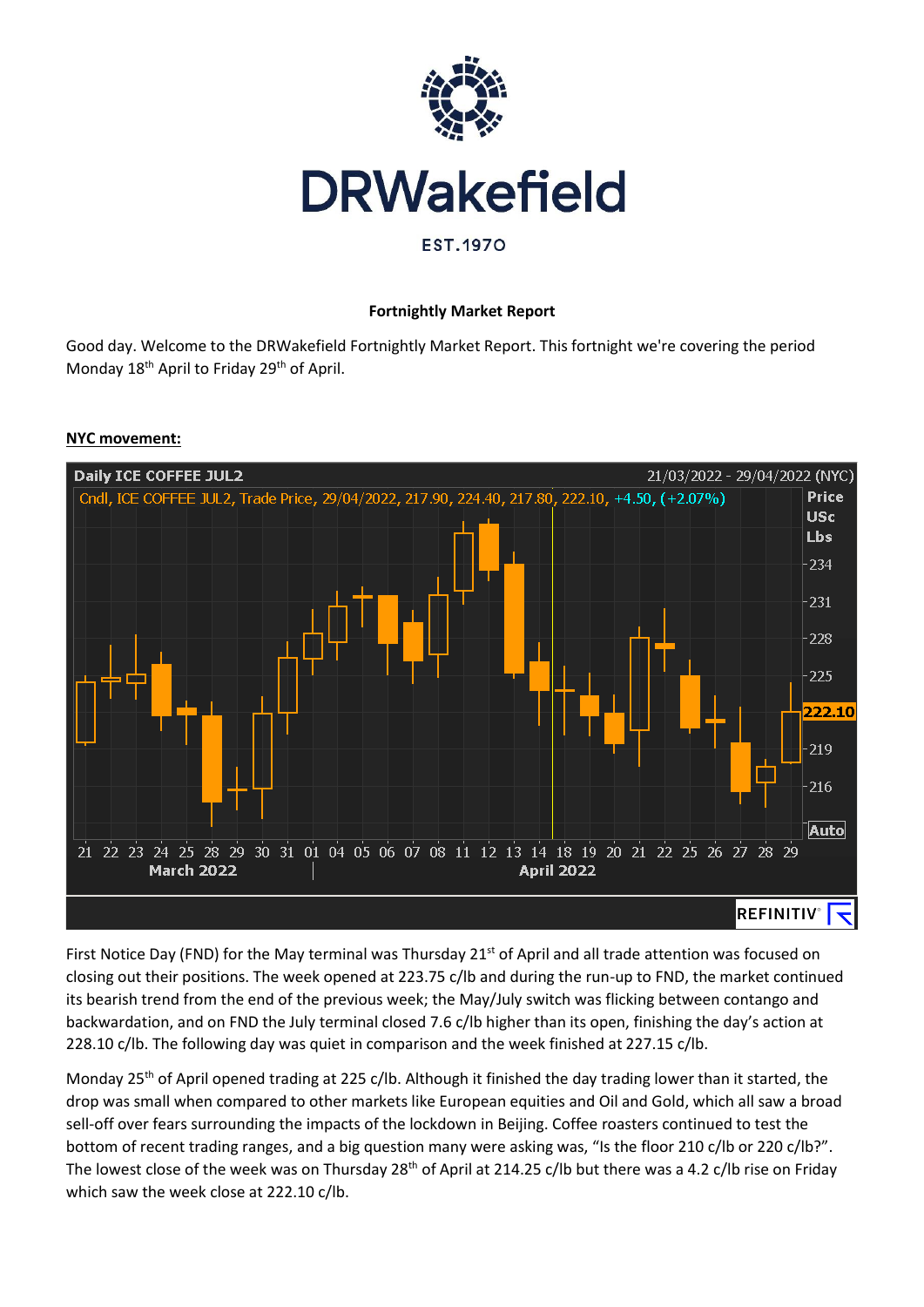## **COT & certified stocks:**

The Non-Commercials reversed their trend of building out their Net Long Position to slash it by 7,523 lots in the CFTC's COT report with the cut-off Tuesday 12<sup>th</sup> April.

However, we would not see such big swings in the following reporting period. As a result, the speculators' position was left largely unchanged, with only 346 lots padding out their Net Long position, totalling 22,440 lots Net Long.

Circa 40,000 bags of coffee were added to the certified US Arabica position in April, and Brazil and Honduras continue to dominate the origin categories. There has been not much talk of Brazil Semi Washed for quite some time now. It will be interesting to see which origin picks up the baton.



#### **Robusta:**

The Robusta market took a day off on Monday 18<sup>th</sup> as it was the Easter bank holiday in the UK. Tuesday 19<sup>th</sup> opened at 2,095 \$/mt and, unlike Arabica, strengthened for the course of the week before sliding to a close of 2.066 \$/mt on Friday 25<sup>th</sup>. The low of the fortnight was 2.032 on the 27<sup>th</sup> and after that low the market rebounded again to close out our reporting period at 2,107 \$/mt, 12 \$/mt higher than it started.

## **Origin:**

Since the end of 2021, the **Brazilian** Real has been appreciating against the US Dollar from 5.6 in November to 4.6 two weeks ago. However, as we have seen with many currency pairs, the recent strength of the US Dollar has changed the dynamic. The BRL is back up over 5, standing at 5.08 on Tuesday 3<sup>rd</sup> May. How good is the strength of the BRL against the US Dollar as a coffee market indicator these days? Not as strong as it used to be, but still a good indicator to pay attention to. It remains likely that with increased USD strength, we could see the bears circling; to what extent, however, will depend on the strength of the correlation.

As the Main crop in **Kenya** has largely wound up, the grades on offer at the latest coffee auction (20th April) were comprised mainly of under grades (UGs) and Mbunis. Prices were in line with the qualities on offer and since most of the coffee was of lower quality, the auction's average price was lower than average.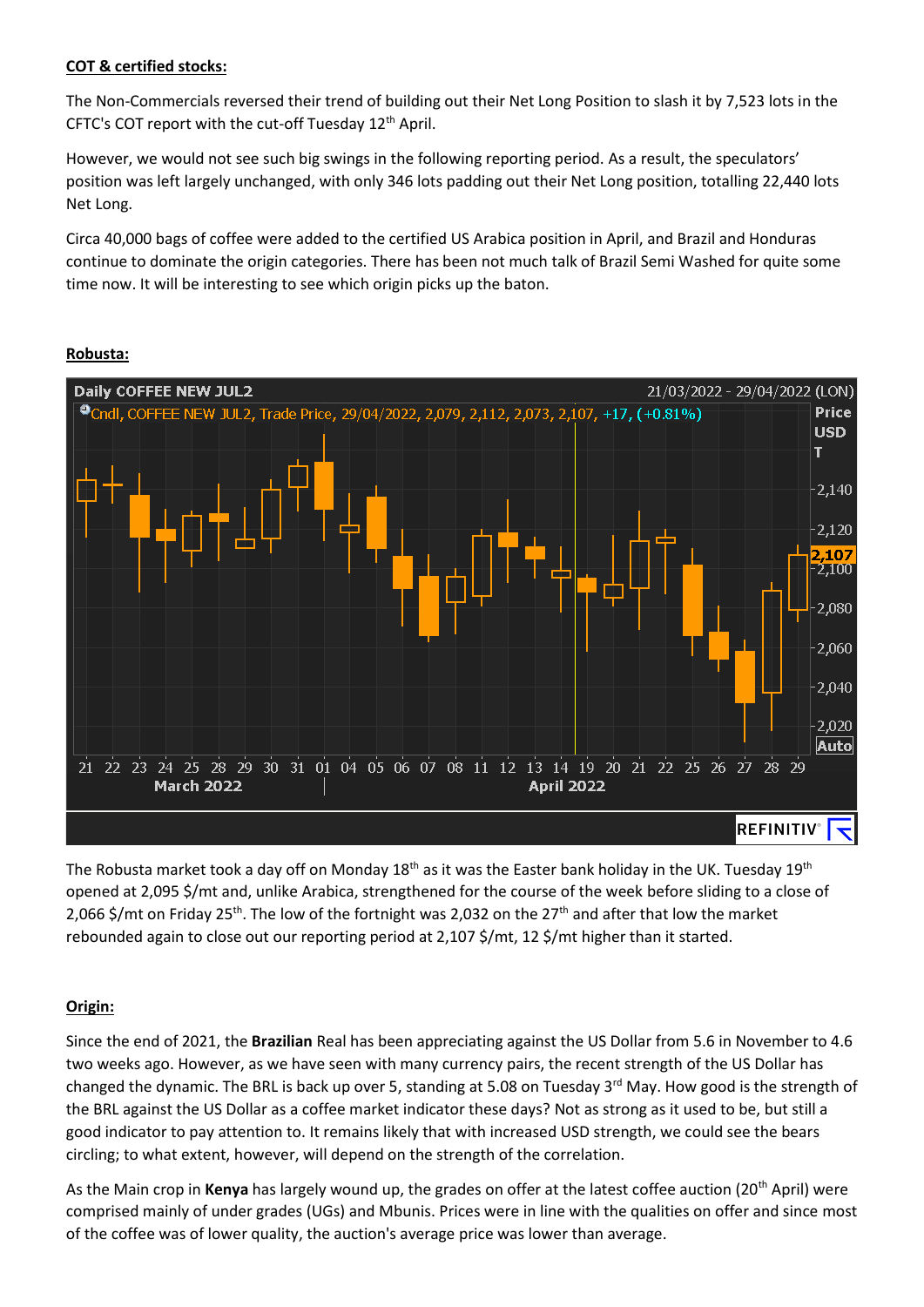Attention is now on the Fly crop harvest as people look to plan for Q3/Q4 2022 shipments. Heavy rains appeared in the middle of April, which is welcome news for the development of the Fly crop. The rain is expected to continue as we enter a traditionally long rainy period. While this is good for the Fly crop, it is slowing down port operations with delays coming out of Mombasa. The final auction of the season is on May 4th, and it won't return till the end of June.

The **Peruvian** harvest began in lower altitude areas, and we expect some early shipments to kick off at the end of the month. There is already a shortage of Rainforest Certified coffee on offer, with many UTZ producers still in transition to Rainforest or unwilling to go through the hoops of another certification. UTZ roasters are now buying RFA coffee which means the demand has increased for RFA, but the supply has decreased; there has been a price adjustment of RFA coffee to reflect this. The new regulations on first buyer and the SD/SI premium mechanism are still unclear to many. RFA has [launched some Webinars](https://www.rainforest-alliance.org/events/) on their website that cover some key topic areas, which are worth watching.

#### **Currency:**



In this risk-off environment, the Dollar remains king. The DXY has continued to strengthen, and over the last fortnight has surpassed 103 with GDP/USD going from 1.3 to 1.25, and EUR/USD going from 1.10 to 1.05. Are we heading for Dollar/Euro parity? Jerome Powell mentioned that he was considering speeding up the rate hikes this year, and this caused a surge in demand for Dollars with a big downtrend that started on the 21<sup>st</sup> of April.

Could anything spoil the Dollar's recent ascent? With record quantitative easing in the USA, some market participants have voiced concerns over holding US Dollar denominated assets, but the war in Ukraine has trumped these fears as the consensus is that Dollars are still a safe place, even if they are getting debased at a rate never seen before. You can read mor[e here](https://www.cnbc.com/2020/08/05/the-ballooning-money-supply-may-be-the-key-to-unlocking-inflation-in-the-us.html) on where this move really began in earnest (the start of the pandemic); the M2 money supply in the USA has gotten quite out of control. However, tanks steal the headlines over graphs, and the longer the war rolls on, the more we are likely to see the Dollar strengthen, and coffee become more expensive as a result (all other things being equal).

We hope you enjoyed this report, and we'll see you in two weeks! Till next time coffee folks!